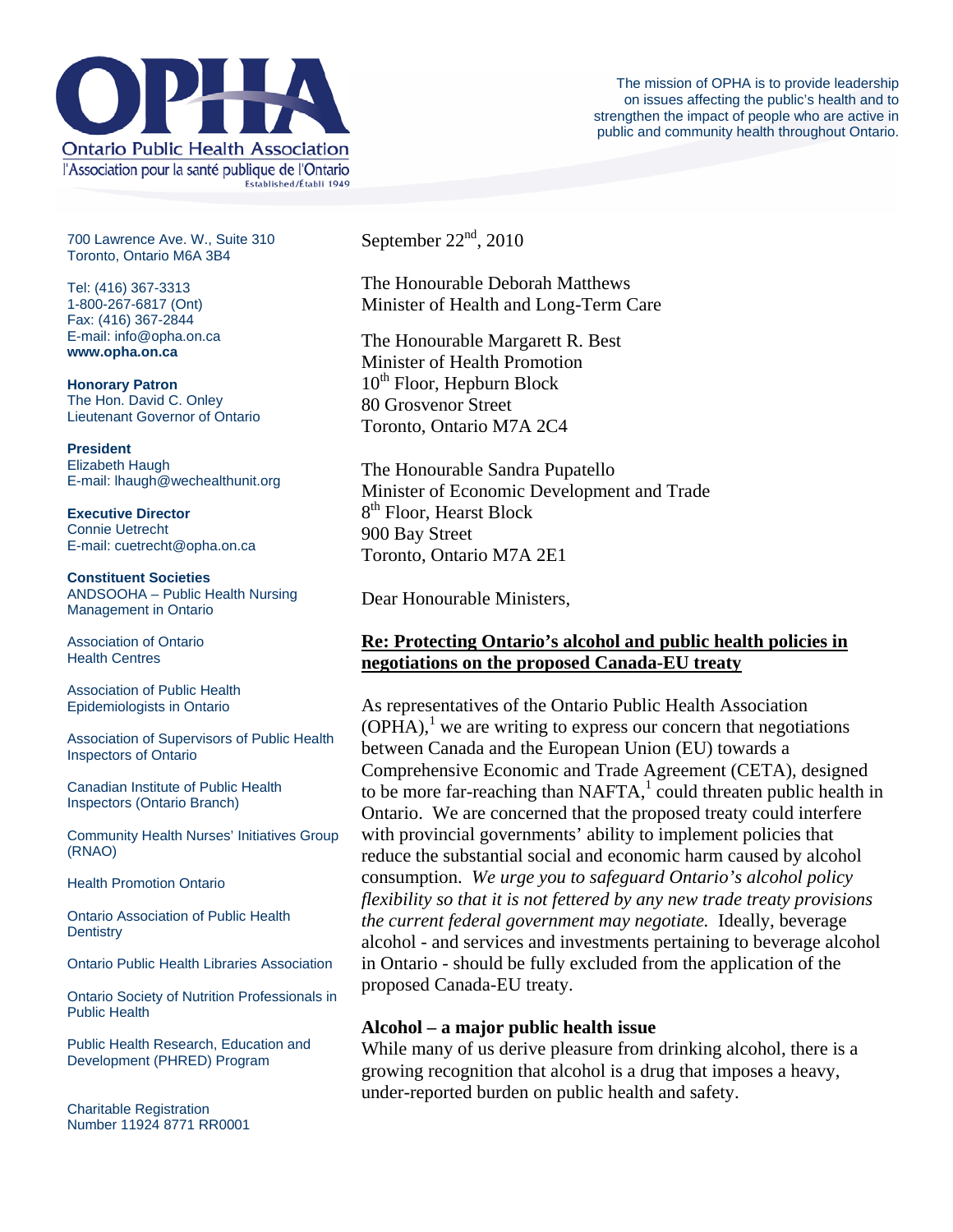Fortunately, effective policies exist to address alcohol problems. Even in difficult financial circumstances, well-informed governments can implement policies that have been shown to be both effective and cost-efficient.<sup>1</sup> Generally, policies that increase alcohol consumption lead to higher levels of public harm, while policies that decrease consumption reduce harm.

One of the most effective ways to minimize alcohol-related harm is to maintain public alcohol retail distribution systems imbued with a strong duty of social responsibility.<sup>2</sup>

Regulating alcohol taxes and prices is another common and effective method for controlling alcohol-related health problems. Generally, increasing alcohol taxes reduces alcohol consumption and related harm, while increasing government revenues.<sup>3</sup>

The judicious implementation of these and other measures holds considerable promise for improving the health and social and economic well-being of Ontarians.

European CETA demands threaten health-based alcohol policy in Ontario Unfortunately, the Canada-EU treaty negotiations threaten the activities and even the continued existence of Ontario's public alcohol monopoly (the Liquor Control Board of Ontario, LCBO) and could restrict Ontario's ability to implement pricing and other effective health-based alcohol policies. We have attached a backgrounder for your consideration that describes in some detail the rationale behind our concerns.

As Ministers of the Ontario Government, you have authority over many aspects of alcohol policy that are threatened by the Canada-EU negotiations even though they are within unquestioned provincial jurisdiction. As a first step toward addressing this serious issue, we recommend that you initiate a review of all European proposals and Canadian proposed offers to ensure that Ontario's ability to reduce alcohol-related harm remains unfettered. We also urge you to consult widely with regional Medical Officers of Health and other public health groups such as the Centre for Addiction and Mental Health and MADD Canada.

We would be grateful if you would meet with OPHA representatives at your earliest convenience to discuss how we could work together during this challenging period to promote health-based alcohol policy. We look forward to a positive response in relation to the issues outlined within this letter and the attached backgrounder.

Sincerely,

If faush

Liz Haugh President

c.c. Christine Elliott, MPP; Gerry Martiniuk, MPP; Peter Shurman, MPP; France Gélinas, MPP; Howard Hampton, MPP